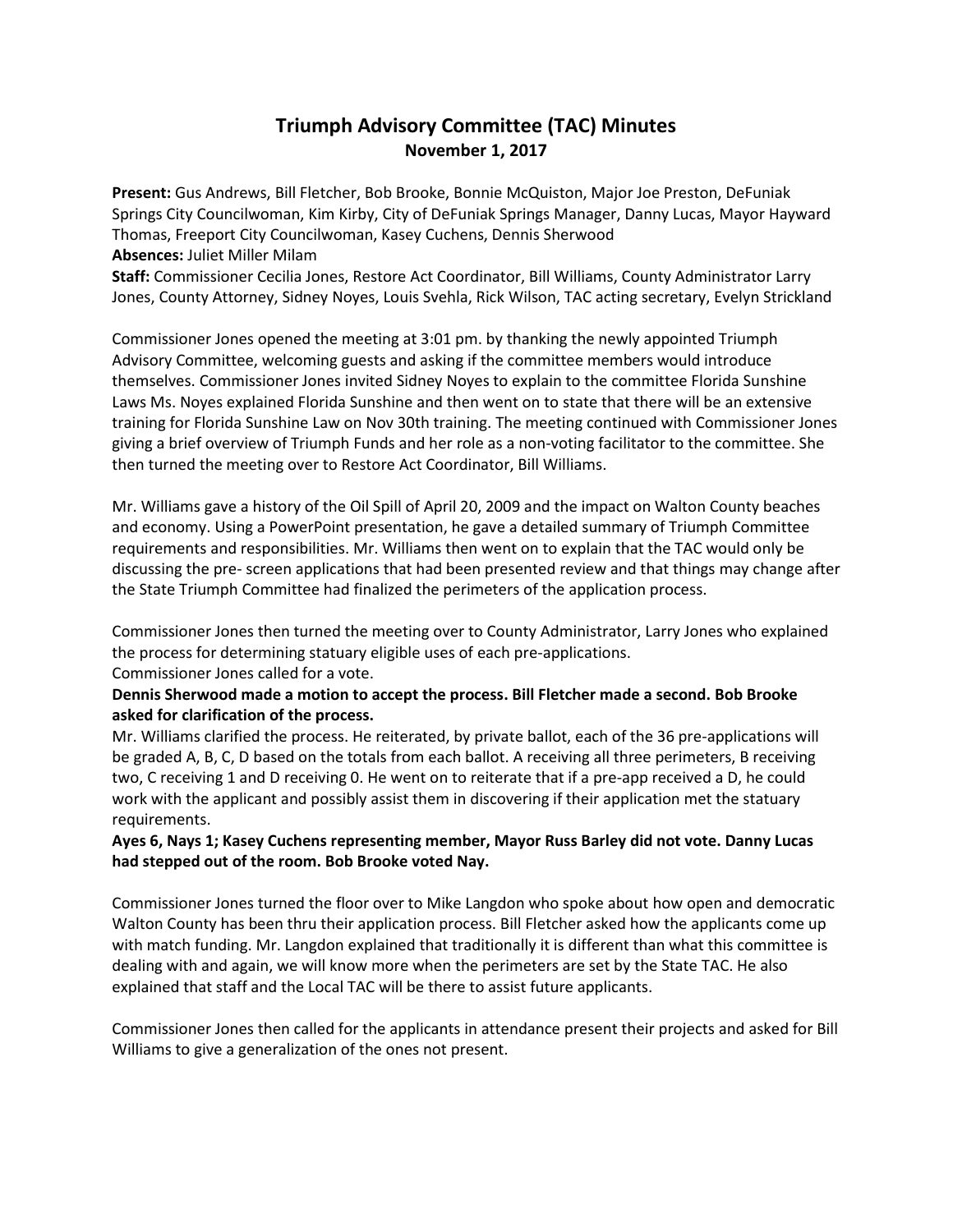Larry jones presented the Water Sewer for 331 on behalf of Walton County and the cities of Freeport and DeFuniak Springs.

Gus Andrews then asked if property owners need to recuse themselves.

Sidney Noyes explained that was not a conflict of interest and said no.

Bob Brooke's asked if multi-year funding is acceptable and Larry Jones said yes.

Amber Williams presented Walton County Ed and the institute at Owls Head in Freeport.

Several members of TAC asked questions and she answered.

Rick Wilson presented WIFI Phase 2 of the Walton County Broad Band Initiative Kim Kirby complimented the cooperation between gov't. entities and then asked questions.

Charlie Morse presented on behalf of WC Emerald Coast Empowering education.

Bill Fletcher asked if submittals could be made without matching funds.

Mr. Williams said yes

Committee asked questions to Rick Wilson.

Major Joe Preston presented Work Force Initiative Committee asked questions for clarification.

Major Joe Preston presented Real Time Crime Center Mr. Williams used the Real Time application as a good example of a project the State TAC is looking for.

Committee asked questions

Dennis Sherwood presented the NWFSC Sim City Committee questions Sidney clarified ethics for Bob Brooke explaining that it was not a conflict of interest as Mr. Sherwood would not gain personal financial interest in the project.

Melissa Piltcher of Regional Utilities presented Choctaw Bay Water Sewer Transition line and Ryan Douglas presented details Committee questions Okaloosa Commissioner Kelly Windes presented an add-on for Destin Fisherman's Coop as the Destin Fisherman's Coop is functions out of Okaloosa and Walton Counties.

Mr. Williams stated that the State TAC was looking for county to county collaboration and this application would be a great scenario and it would show that Walton County was cooperating on a Regional basis.

Mike Langdon suggested the Local TAC vote to add this to the list as number 15 since there was no number 15.

Bob Brooke questioned who the company was again and Mr. Williams reiterated Destin Fisherman's Coop.

## **Major Joe Preston made a motion to accept this application as number 15 and as an add-on even though they had passed the time line as it would create Regional cooperation. Dennis made a second.**

## **All Ayes**

Kimberly presented ARC partnered with VR for training and Ed for special needs multiple diagnosis Julie Smith presented the Veterans Lodge Questions from the Committee Laurie presented on behalf o Alaqua Paul Arthur presented on behalf of E.O. Wilson Biophilia with Diane Wilkes for Overnight Environmental Camping called Camp Long Leaf Austin Mount presented for WFRPC project Discussion ensued as to what should occur if there was a tie vote.

Bob Brooke made a motion that a 5 to 5 vote means a no Bill fletcher seconded All Ayes Amber Williams presented on behalf of Lindy of Westonwood Ranch for Autism Mr. Williams read the application for Licom Dental Program Christopher Ridgeway presented for Stone Clinical Labs Mr. Williams read the application for Employees of Gov't. Doctor's Office Commissioner Jones asked if the committee would recognize applicants in attendance and then return to the ones Mr. Williams would read.

The committee moved to number 27 as John Finch presented for Sunshine Shuttle North to South Transportation Number 28 was presented by Colleen Sachs Mr. Williams continued with the application list reading the applications prior to number 27.